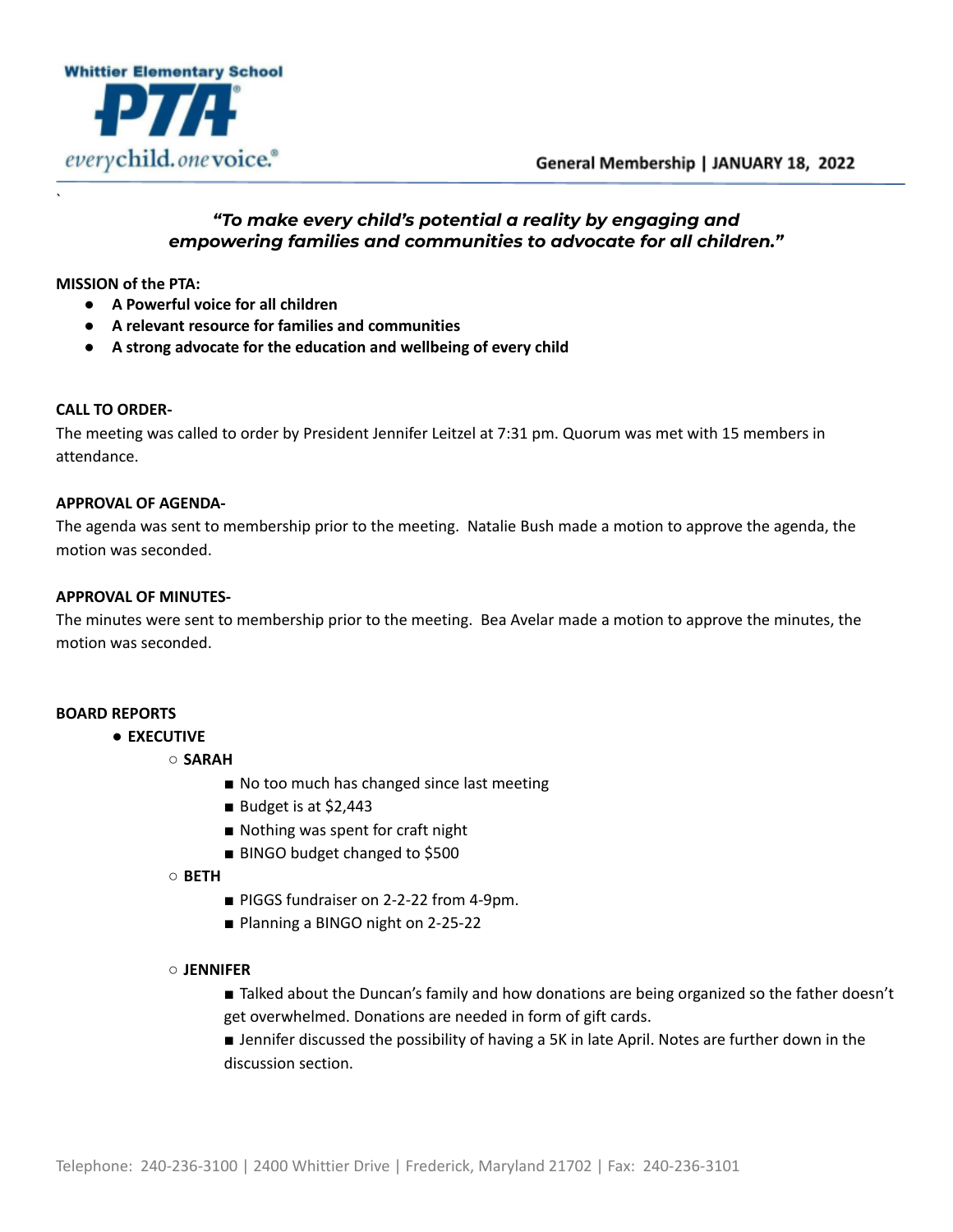

## ● **CHAIRS**

## ○ **NATALIE- Membership**

- There are currently 115 members
- Need to involve the staff. Lorcan will work on it)
- A point was made that in order to be a volunteer, training must be completed.
- **PATRICK - Watch D.O.G.S.**
	- Was not at meeting
	- Jennifer Leitzel read an email he sent indicating 4 men including himself has attended school activities.

## ○ **HEATHER- Spirit Wear**

- Spirit Wear should be open on Friday 1-18-22 and will be open for 3 weeks.
- Volunteers are needed to
	- make copies of fliers to put on student's folders, (Lorcan offer school can help with making copies)
	- posting/sharing information on social media, and
	- help sorting out the orders once received
- Color options: Blue, Red and White
- T-shirts, sweatshirts, masks, among other items included
- **BEA- Hospitality**
	- Chains given to teachers were a success.
	- The committee is working on creating a coffee room for the teachers' lounge.
	- For Valentines' Day, the committee is creating candy jars for the teachers.
	- Also working on some activities for 2-22-22. Some ideas are:
		- Drawing competition with inspirational messages.
	- Thinking ahead about creating a gift basket for teachers' appreciation week at the end of the year.

## ○ **BRENT- 5th Grade Celebration**

- Gather some volunteers and started conversations via email
- Some ideas for the  $5<sup>th</sup>$  grade celebration are:
	- Water day
	- Clap out
	- T-shirts?
- **ADMINISTRATION**
	- **LORCAN**
		- Announced Lauren is leaving her position at the school.
		- We also lost a custodian recently.
		- Thanked the PTA board and chair committee for the work done for the students, teachers, and staff.